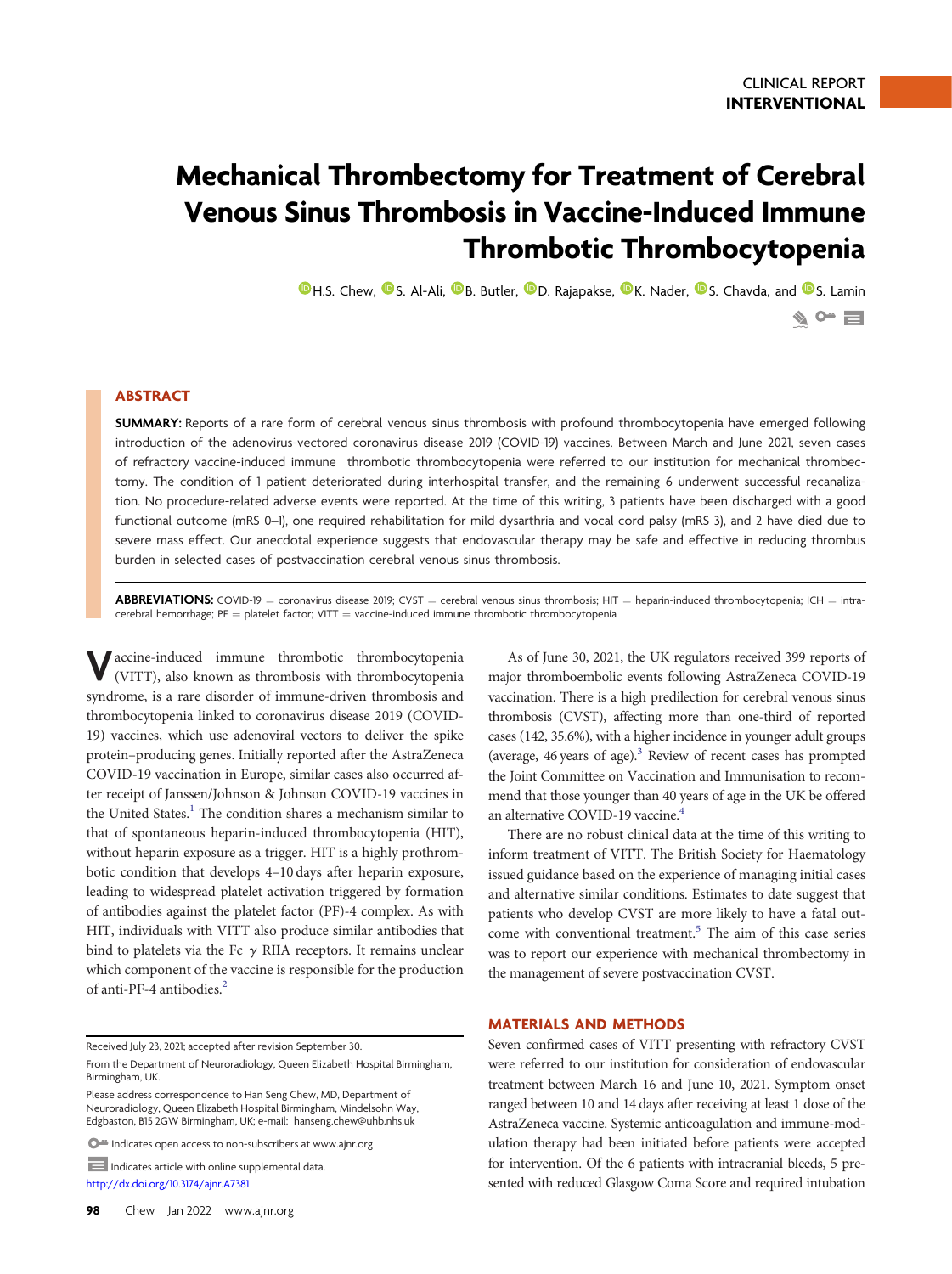

FIGURE. A, Axial CT of the head of patient 1 demonstrates focal ICH in the right frontal lobe with acute sulcal blood. B, Anterior-posterior view of a selective injection confirms extensive filling defects in the superior sagittal, left transverse, and sigmoid sinus. C, Complete recanalization of the left transverse and sigmoid sinuses after the final pass.

<span id="page-1-0"></span>before interhospital transfer. The only patient without intracerebral hemorrhage (ICH) was accepted for treatment on the basis of evidence of clot extension on serial imaging.

### Technical Details

Venous access was obtained by inserting an 8F short sheath into the right femoral vein, followed by navigating a 90-cm Neuron Max long sheath (Penumbra) to the sigmoid sinus. A large-bore reperfusion catheter was advanced into the superior sagittal sinus over a Velocity microcatheter (Penumbra). Clot extraction was performed with a 6-mm-diameter stent retriever along with concurrent suction through the reperfusion catheter at the clot face. The process was repeated until successful recanalization of the venous sinus was achieved ([Figure\)](#page-1-0).

The procedure was performed without reversing the anticoagulation therapy. Nearly all our patients had platelet counts lower than the safe threshold recommended for high-risk interventional procedures  $(50 \times 10^9$ /L).<sup>6</sup> Several precautionary measures were taken to minimize the risk of hemorrhagic complications. The intracatheter heparin flush was switched off when the catheter system engaged the thrombus to keep the total amount of heparin infusion to a minimum. Selective ICA injection to assess cerebral capillary filling and venous drainage was not performed because this would require an additional arterial puncture. For the first 2 cases, the femoral short sheath was sutured to the skin and removed at the bedside 24 hours later to avoid groin hemorrhage. In subsequent cases, the short sheath was replaced with a Vascath catheter to facilitate plasma exchange therapy. Intrasinus thrombolysis was avoided due to the uncertain effect of thrombolytic agents in the presence of platelet-activating antibodies.

### RESULTS

The mean age of patients was 40 years (range, 26–49 years). The male/female ratio was 4:3. The median interval from vaccination to admission was 12 days (range, 10–14 days). One female patient was on oral contraceptives. No other thrombotic risk factors were identified. Five patients (71%) had reduced Glasgow Coma Score

at the time of referral, and three (43%) presented with mass effect and midline shift on imaging before endovascular therapy. Six of 7 patients were found to have severe thrombocytopenia  $(< 50 - 1)$  $\times$  10<sup>9</sup>/L) on admission (range, 11–91  $\times$  10<sup>9</sup>/L). Two patients with platelet counts lower than  $20 \times 10^9$ /L developed a purpuric skin rash and hematuria resembling immune thrombocytopenic purpura.

The condition of 1 patient deteriorated during interhospital transfer despite neuroprotective measures. Repeat CT imaging on arrival showed global cerebral edema far too advanced for any interventional procedures. The remaining 6 patients underwent successful endovascular therapies. Thrombectomy was performed with the patient under general anesthesia in 4 patients and local anesthesia with conscious sedation in the other 2. The mean procedural time was 100 minutes (range, 80–145 minutes). On average, 5.7 passes were made per patient (range, 4–7 passes).

#### Treatment Outcome

Satisfactory recanalization was achieved in all except 1 patient in whom the posterior segment of the superior sagittal sinus showed partial recanalization at the end of the procedure. No procedurerelated adverse events were recorded. Two patients underwent decompressive craniectomy following endovascular treatment. In the first case, mechanical thrombectomy and decompressive craniectomy were performed in the same session because the head CT on admission demonstrated severe mass effect with midline shift. The second patient developed progressive lobar ICH and worsening mass effect, despite successful clot retrieval. Decompressive craniectomy was performed within 12 hours post-endovascular treatment. At the time of this writing, 3 (50%) patients were discharged with a good functional outcome (mRS 0–1), one (16.6%) required rehabilitation for mild dysphasia and vocal cord palsy leading to swallowing difficulty (mRS 3), and two (33.3%) died due to severe mass effect. Both patients who died following thrombectomy showed ICH with a midline shift on the initial head CT.

No reclotting of the superior sagittal sinus was identified on follow-up imaging. Recurrent transverse and sigmoid sinus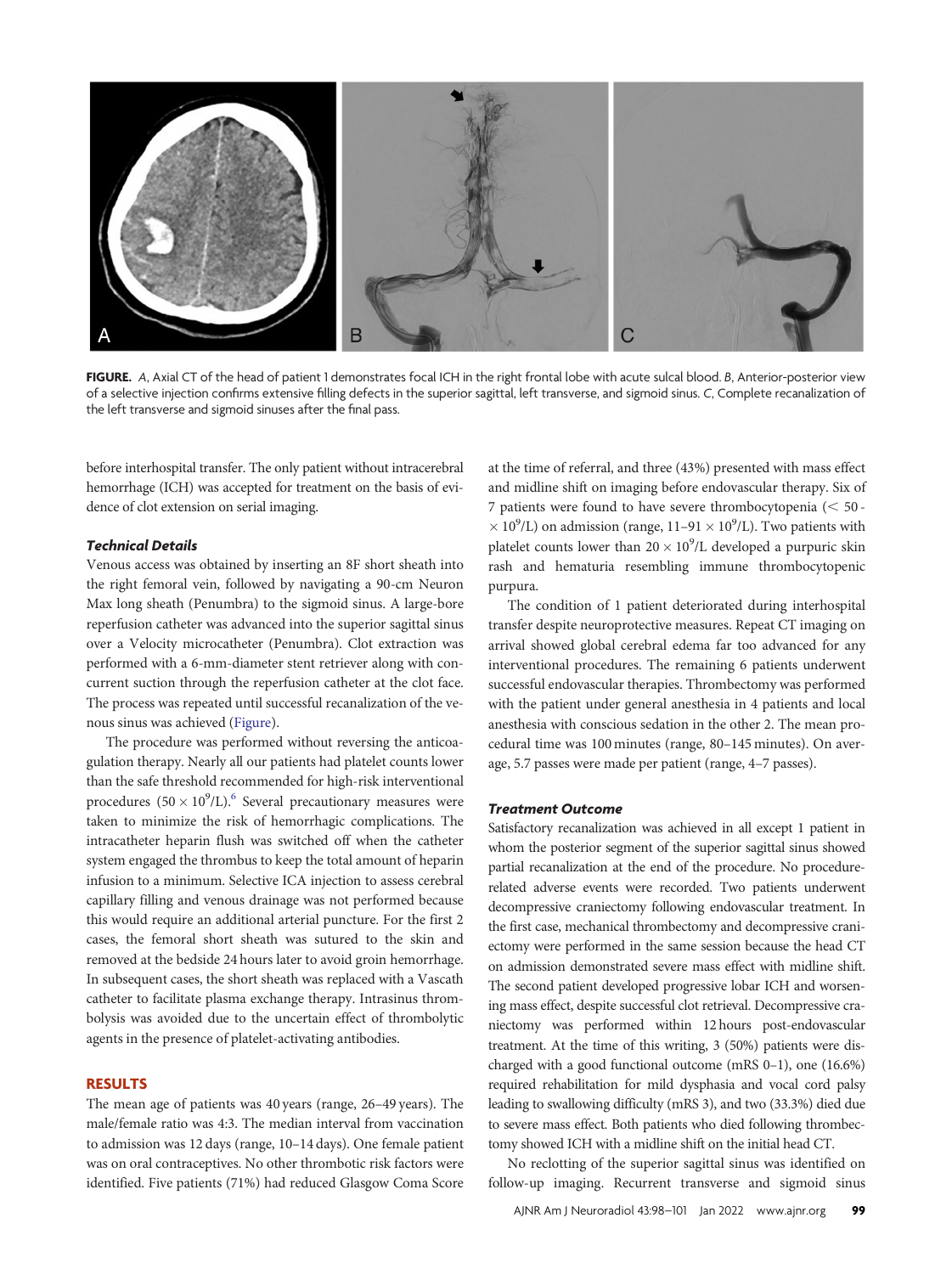thromboses were confirmed in 2 patients. In the first case, the thrombus completely resolved on subsequent imaging. The second patient received prophylactic platelet transfusion before decompressive craniectomy and developed refractory thrombocytopenia warranting multiple sessions of plasma-exchange therapies. Repeat CT venography showed absent venous flow in the left transverse sinus and sigmoid sinus without further clot extension. Both patients made a good recovery.

## **DISCUSSION**

VITT is a newly described syndrome characterized by thrombosis, thrombocytopenia, and markedly raised serum D-dimer levels. Symptom onset ranges from 5 to 30 days after initial exposure to adenovirus-vectored vaccines.<sup>5,[7](#page-3-6)</sup> On the basis of the current UK data, the condition appears to affect patients of all ages and both sexes, with no clear signal of risk factors. Most developed CVST after receiving the first dose of the AstraZeneca vaccine; however, a small number of cases occurred after the second dose. Typical laboratory features included a platelet count of  $\langle 150 \times 10^9 \text{/L}$ , D-dimer levels of .4000 mcg/L, and low serum fibrinogen levels. Positive findings on the PF-4 antibody enzyme-linked immunosorbent HIT assay are required to confirm the diagnosis.

There is no evidence-based advice on the treatment of postvaccine CVST due to the novelty of the vaccines. The Expert Haematology Panel recommends commencing intravenous immunoglobulin and systemic anticoagulation with non-heparinbased anticoagulants in all suspected cases while awaiting a confirmatory diagnosis. Because the syndrome mimics HIT, all forms of heparin, including heparinized saline flushes, are best avoided until further evidence becomes available. Patients on treatment should have serial platelet counts to monitor disease activity and treatment response. Early use of plasma exchange is recommended in those with platelet counts lower than  $30 \times 10^9$ /L, who often have high levels of circulating anti-PF-4 antibodies. Repeat plasma exchange may be required if platelet recovery is slow.

Both arterial and venous thromboses at multiple organ sites have been reported. However, a significant proportion of patients with VITT developed thrombosis in the cerebral venous sinus system. This group of patients is more likely to have a poor outcome, with a tendency toward rapid progression to life-threatening hemorrhage and relevated intracranial pressure. Of 213 cases of postvaccination CVST reported to the European Medicines Agency,<sup>[8](#page-3-7)</sup> 49% of patients in the AstraZeneca group who developed refractory CVST died compared with a 13% death rate in standard CVST.<sup>[9](#page-3-8)</sup> A web-based survey involving all departments of neurology in Germany reported an 18.3% mortality rate among patients with CVST within 1 month from the administration of the first dose of COVID-19 vaccines.<sup>10</sup> In the US series, ICH occurred <48 hours after admission, and the median time from admission to death was  $1 \, \text{day}$  $1 \, \text{day}$ .<sup>1</sup> Similar observations can be made in our cohort: All fatal cases developed intraparenchymal hemorrhage in <12 hours after the first head CT with normal findings and died within 48 hours after hospitalization.

The mechanism responsible for rapid deterioration following the onset of ICH is not fully understood. This may be partly attributed to severe thrombocytopenia associated with VITT. A

recently published prospective study involving 294 patients in the UK identified the baseline platelet count and the presence of ICH as being independently associated with death.<sup>[11](#page-3-10)</sup> A mortality rate of 73% was observed among those who presented with platelet counts below  $30 \times 10^9$ /L and ICH. The risk/benefit ratio of anticoagulation therapy needs to be carefully balanced in patients with severe thrombocytopenia. Switching to a low-dose anticoagulant may be appropriate when the platelet count is lower than  $30\times10^9$  /L. Platelet transfusion for correction of thrombocytopenia is likely to fuel further thrombosis and, therefore, should only be considered in life-threatening hemorrhage. The location of the thrombosis also appears to have a significant impact on patient outcomes. In our series, 3 of 4 patients who presented with complete occlusion of the superior sagittal sinus had bilateral ICH leading to fatal outcomes.

Decompressive craniectomy may be life-saving in the presence of a raised ICP and impending brain herniation.<sup>12</sup> In cases in which neurosurgical intervention is indicated, prophylactic platelet transfusion and reversal of systemic anticoagulation are essential in preventing a catastrophic perioperative bleed.<sup>[13](#page-3-12)</sup> Patients should be monitored closely for signs of clot propagation following decompressive surgery.

#### Role of Mechanical Thrombectomy

Because most published data come from small case series, there is limited knowledge about the appropriate indications and timing of endovascular treatment in standard CVST. A systemic review of 185 cases of mechanical thrombectomy published in 2015 showed that 60% of patients had a pretreatment ICH and 40% were comatose.<sup>9</sup> A recently published multicenter, randomized blind-ended trial involving 67 patients between 2011 and 2016 reported that mechanical thrombectomy with standard medical care did not improve functional outcome in patients with severe CVST.<sup>[14](#page-3-13)</sup> The investigators, however, acknowledged that future studies using different methods of patient selection and endovascular techniques may identify better patient outcomes. In the absence of convincing evidence, endovascular intervention is largely reserved for severe CVST not responding to conventional therapy.<sup>15</sup>

Nearly all patients in our series had developed an intracranial bleed by the time referrals were made. Within 48 hours after hospitalization, 3 died due to severe mass effect, including the one whose condition deteriorated during interhospital transfer. The sample size of this case series is too small to determine whether endovascular therapy has a positive effect on the treatment outcome of refractory CVST. Given the high probability of rapid progression to life-threatening ICH, we recommend transferring patients presenting with heavy clot burden and severe thrombocytopenia to a tertiary center for consideration of early plasmaexchange therapy and endovascular treatment when there is evidence of clinical or radiologic deterioration. For those who are clinically stable on admission, judicious use of CT/MR venography may detect silent clot propagation before the collateral pathways become overwhelmed.

Our anecdotal experience suggests that mechanical thrombectomy can be safely performed without prophylactic platelet transfusion and reversal of anticoagulation treatment. Recent